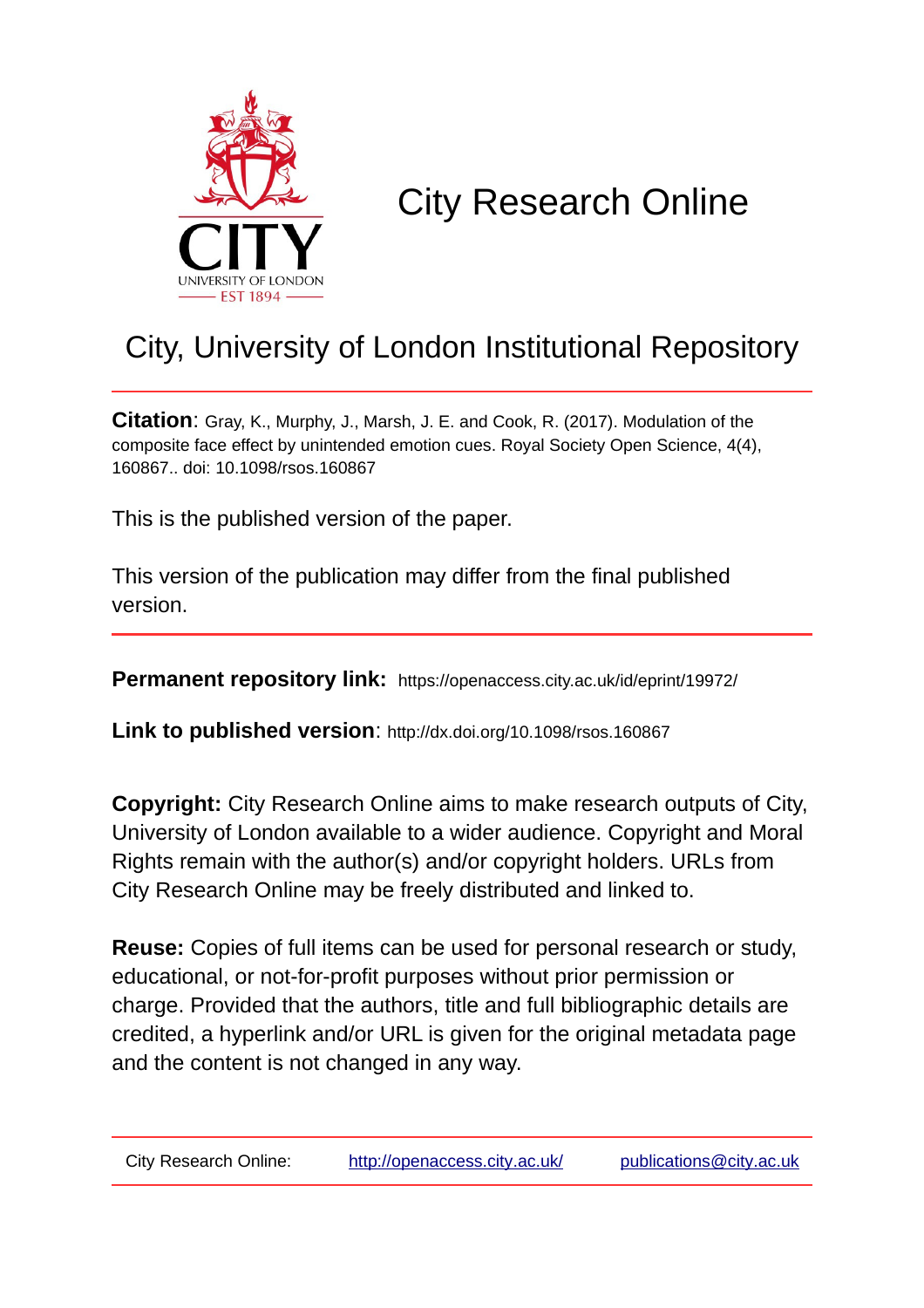# **ROYAL SOCIETY OPEN SCIENCE**

## **rsos.royalsocietypublishing.org**

# Research



**Cite this article:** Gray KLH, Murphy J, Marsh JE, Cook R. 2017 Modulation of the composite face effect by unintended emotion cues. *R. Soc. open sci.* **4**: 160867. http://dx.doi.org/10.1098/rsos.160867

Received: 3 November 2016 Accepted: 23 March 2017

#### **Subject Category:**

Psychology and cognitive neuroscience

**Subject Areas:** psychology

#### **Keywords:**

facial emotion, holistic processing, composite-face effect, face perception

#### **Author for correspondence:**

Katie L. H. Gray e-mail:[k.l.h.gray@reading.ac.uk](mailto:k.l.h.gray@reading.ac.uk)

Electronic supplementary material is available online at [https://doi.org/10.6084/m9.figshare.](https://doi.org/10.6084/m9.figshare.c.3738158) [c.3738158.](https://doi.org/10.6084/m9.figshare.c.3738158)



# Modulation of the composite face effect by unintended emotion cues

Katie L. H. Gray<sup>1</sup>, Jennifer Murphy<sup>2,3</sup>, Jade E. Marsh<sup>1</sup> and Richard Cook<sup>2</sup>

<sup>1</sup>School of Psychology and Clinical Language Sciences, University of Reading, Reading, UK

<sup>2</sup> Department of Psychology, City, University of London, London, UK

<sup>3</sup> MRC Social, Genetic and Developmental Psychiatry Centre, Institute of Psychiatry, Psychology, and Neuroscience, King's College London, London, UK

**ID** KLHG, [0000-0002-6071-4588;](http://orcid.org/0000-0002-6071-4588) JM, [0000-0001-8945-3337;](http://orcid.org/0000-0001-8945-3337) RC,[0000-0003-2370-3086](http://orcid.org/0000-0003-2370-3086)

When upper and lower regions from different *emotionless* faces are aligned to form a facial composite, observers 'fuse' the two halves together, perceptually. The illusory distortion induced by task-irrelevant ('distractor') halves hinders participants' judgements about task-relevant ('target') halves. This composite-face effect reveals a tendency to integrate feature information from disparate regions of intact upright faces, consistent with theories of holistic face processing. However, observers frequently perceive emotion in ostensibly neutral faces, contrary to the intentions of experimenters. This study sought to determine whether this 'perceived emotion' influences the composite-face effect. In our first experiment, we confirmed that the composite effect grows stronger as the strength of distractor emotion increased. Critically, effects of distractor emotion were induced by weak emotion intensities, and were incidental insofar as emotion cues hindered image matching, not emotion labelling *per se*. In Experiment 2, we found a correlation between the presence of perceived emotion in a set of ostensibly neutral distractor regions sourced from commonly used face databases, and the strength of illusory distortion they induced. In Experiment 3, participants completed a sequential matching composite task in which half of the distractor regions were rated high and low for perceived emotion, respectively. Significantly stronger composite effects were induced by the high-emotion distractor halves. These convergent results suggest that perceived emotion increases the strength of the composite-face effect induced by supposedly emotionless faces. These findings have important implications for the study of holistic face processing in typical and atypical populations.

2017 The Authors. Published by the Royal Society under the terms of the Creative Commons Attribution License http://creativecommons.org/licenses/by/4.0/, which permits unrestricted use, provided the original author and source are credited.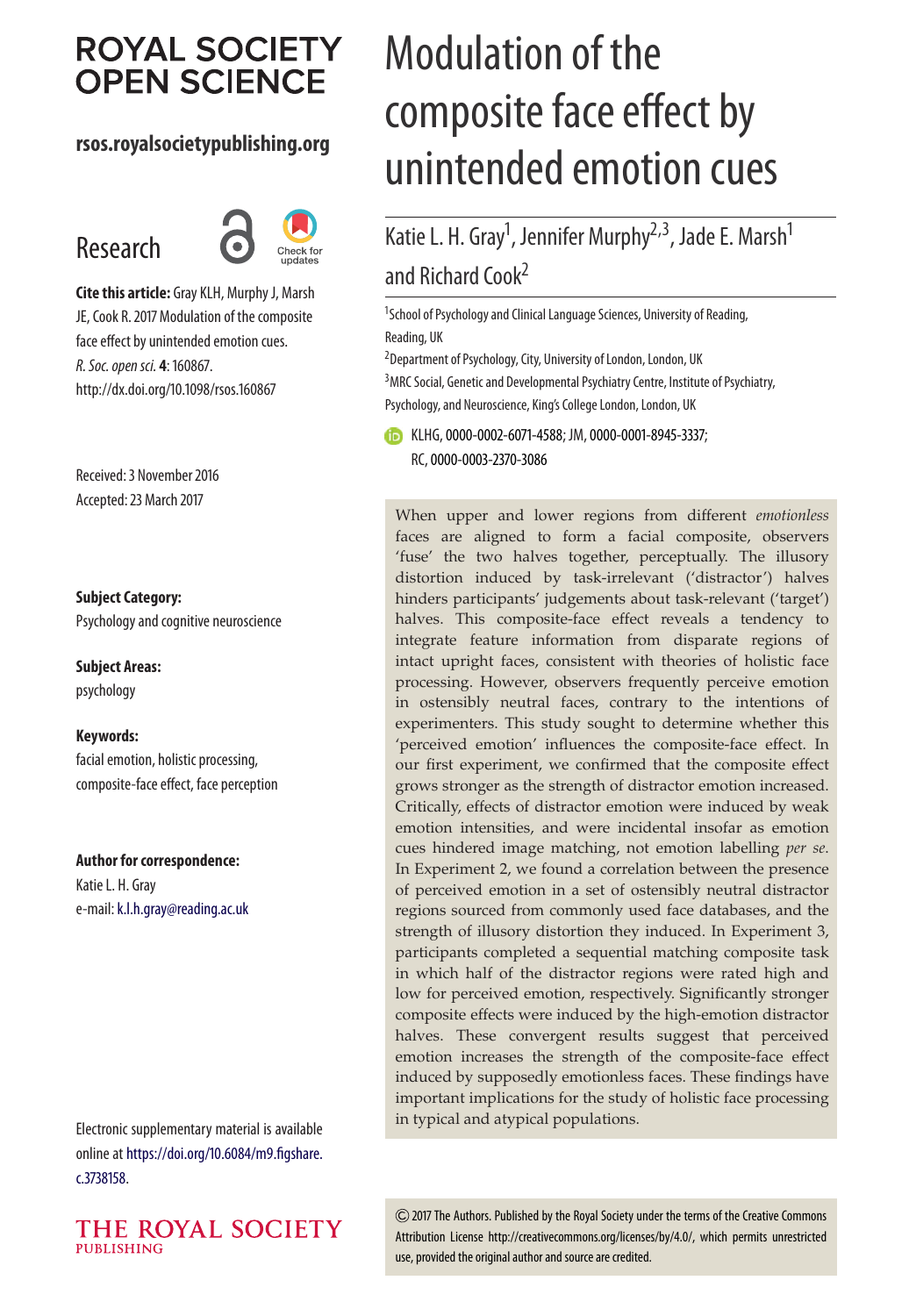# 1. Introduction

Upright faces are thought to be processed holistically, whereby local facial features are integrated into a unified representation for the purposes of efficient analysis [\[1–](#page-12-0)[4\]](#page-12-1). Evidence for this view comes from the composite-face effect [\[5–](#page-12-2)[7\]](#page-12-3). When upper and lower regions from different faces are aligned to form a facial composite, the two halves appear to 'fuse' together, perceptually. The illusory distortion induced by task-irrelevant ('distractor') halves hinders participants' judgements about task-relevant ('target') halves (for reviews, see [\[8](#page-12-4)[,9\]](#page-12-5)). However, when composite arrangements are misaligned spatially, or turned upside-down, the illusion-induced interference is greatly diminished [\[10,](#page-12-6)[11\]](#page-12-7). The composite-face effect reveals a tendency to integrate feature information from disparate regions of intact upright faces, consistent with theories of holistic face processing [\[1–](#page-12-0)[4\]](#page-12-1).

Composite fusion is thought to distort the perception of face structure—a semi-permanent, durable source of facial variation that changes slowly over time [\[12,](#page-12-8)[13\]](#page-12-9)—leading to biased attributions of facial identity [\[7\]](#page-12-3), age [\[14\]](#page-12-10), gender [\[15\]](#page-12-11) and attractiveness [\[16\]](#page-12-12). However, it is well established that manifest expressions—a transient source of facial variation [\[12](#page-12-8)[,13\]](#page-12-9)—also induce strong composite illusions that interfere with observers' attribution of facial emotion [\[5,](#page-12-2)[17](#page-12-13)[,18\]](#page-12-14). For example, observers are error prone and slow when asked to name the emotion of a target half when aligned with a distractor half exhibiting a different emotion, even when the two halves are from the same identity [\[5\]](#page-12-2).

In recent years, the study of the composite-face effect has been dominated by matching paradigms, whereby observers are asked to judge whether the target regions in two composite arrangements presented simultaneously or sequentially—are identical or not (e.g. [\[6](#page-12-15)[,11,](#page-12-7)[19–](#page-12-16)[22\]](#page-12-17)). These procedures are popular because they can be employed with unfamiliar faces (i.e. matching procedures do not necessitate a familiarization phase) and because they allow authors to compare the composite effects seen with faces and other classes of non-face object. Matching paradigms effectively demonstrate the presence of illusory distortion, however, they reveal little about the nature of the distortion induced; the type or direction of illusory bias is ambiguous. The composite-face arrangements employed are constructed from emotionally neutral faces, where the actor depicted has been instructed to convey no emotion. Where observed, composite effects derived from these paradigms are therefore assumed to reflect the binding of facial structure [\[8](#page-12-4)[,9\]](#page-12-5).

Crucially, however, observers frequently perceive emotion in ostensibly neutral faces, contrary to the intention of the actors themselves *and experimenters* [\[23\]](#page-12-18). Capturing valence-free facial expressions is deceptively difficult; when posing for photos, actors seeking to appear 'neutral' often appear anxious, bored, threatening or cheerful. In addition, it is not always easy to distinguish a stranger's permanent facial shape from their transient facial expressions [\[24–](#page-12-19)[26\]](#page-13-0). For example, it can be difficult to determine whether an unfamiliar actor is sad or simply has a mouth that droops at its corners, whether flared nostrils are a stable facial feature or a display of frustration. Similar effects can also be induced experimentally by feature displacement. For example, simply increasing the vertical distance between the eyes and mouth can augment perceptions of sadness, while decreasing this distance makes the same face appear angry [\[27\]](#page-13-1).

This study sought to determine how perceived emotion cues influence the composite-face effect. Previous authors have noted that different sets of composite faces produce effect sizes that vary considerably [\[28](#page-13-2)[,29\]](#page-13-3). To date, however, little is known about the origin of this inter-stimulus variability. Because image-matching composite paradigms simply require observers to judge whether target halves are identical or not, interference may be induced by the binding of perceived emotion, facial structure or both. Given the strength of the composite effects induced by facial emotion [\[5](#page-12-2)[,17,](#page-12-13)[18\]](#page-12-14), some of the illusory distortion currently attributed to the binding of facial structure, may in fact be induced by unintended emotion cues [\[8](#page-12-4)[,9\]](#page-12-5). Consistent with this possibility, we describe three complementary experiments which suggest that subtle emotions perceived by observers exert a striking influence on the strength of the composite effect.

# 2. Experiment 1

It is well established that emotional distractors impair explicit emotion judgements made about the target region (e.g. labelling or categorization), when arrangements are aligned and upright [\[5,](#page-12-2)[17,](#page-12-13)[18\]](#page-12-14). It is unclear, however, whether emotion cues present in the distractor induce 'incidental' composite effects; i.e. illusory distortions that affect image matching, in the absence of an explicit emotion judgement. This was the possibility we sought to test in our first experiment. Neutral target regions were presented with task-irrelevant distractor regions, either aligned or misaligned, displaying: (i) no emotion, (ii) weak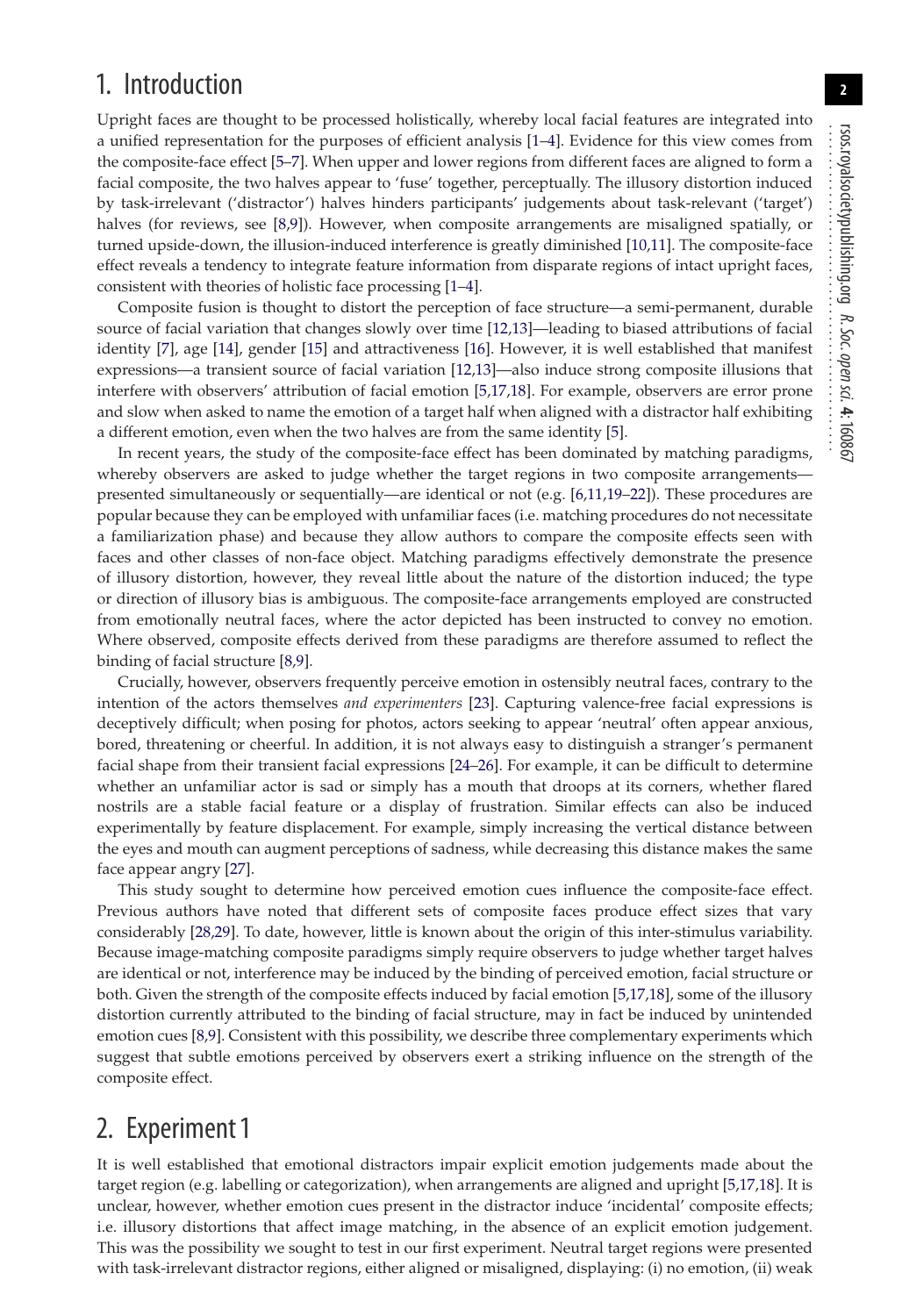emotion or (iii) strong emotion. Should distractor regions induce similar levels of illusory interference irrespective of emotion content, it would indicate that the effects obtained using image-matching paradigms reflect the binding of facial structure only. However, modulation of illusory interference by the presence of emotion would imply that emotion cues also induce incidental composite interference.

## 2.1. Material and methods

#### 2.1.1. Participants

Thirty-six naive adults completed the experiment ( $M_{\text{age}} = 20.58$  years; s.d.<sub>age</sub> = 3.17; eight males). Two participants were replaced having scored 0% correct in one or more of the misaligned conditions. All participants had normal or corrected-to-normal vision. Ethical clearance was granted by the local ethics committee and the study was conducted in line with the ethical guidelines laid down in the 6th (2008) Declaration of Helsinki. All participants gave informed consent.

#### 2.1.2. Stimuli

In all the experiments described, upper face halves were used as target regions, and lower face halves were used as distractors (in line with the prevailing convention [\[9\]](#page-12-5)). Target regions were taken from 18 neutral faces selected from the Radboud face database [\[30\]](#page-13-4). Distractor regions were selected from six different individuals sourced from the same database. Faces were cropped just above the nostrils. Three levels of emotion intensity were produced for each distractor identity, yielding 18 distractors in total. Three of the distractor identities (the happy subset) expressed no emotion, 50% happy and 100% happy. The remaining three distractor identities (the angry subset) expressed no emotion, 50% angry and 100% angry. The 50% intensities were created through image morphing completed using MORPHEUS PHOTO MORPHER v. 3.11 (Morpheus Software, Indianapolis, IN). Facial composites subtended approximately 6° vertically when viewed at 58 cm. In the misaligned condition, target and distractor halves were offset horizontally by approximately 3°. A thin grey line (approx. 4 pixels) was inserted in between the target and distractor to help participants distinguish the to-be-judged regions. The absence of such delineation may artificially inflate the magnitude of composite-face effects [\[31\]](#page-13-5).

#### 2.1.3. Procedure

Each trial began with a fixation point, and then presented two composite arrangements sequentially, each for 200 ms [\(figure 1](#page-4-0)*a*). During an inter-stimulus-interval of 1000 ms, a mask was presented, constructed from high-contrast greyscale ovals. The target halves could either be identical (50% of trials) or could differ (50% of trials). Participants made simple image-matching judgements about the targets. An original matching design was employed whereby the two distractor halves always differed [\[6](#page-12-15)[,8\]](#page-12-4). One distractor was taken from the happy set and one from the angry set (note, this meant that the identity of the distractor always differed). The allocation of happy and angry distractors to the first and second arrangements was counterbalanced. In the no emotion condition, distractor halves had 0% emotion; in the weak emotion condition, distractor halves had 50% emotion; in the strong emotion condition, distractor halves had 100% emotion. Thus, within each trial, the intensity of the expression was held constant, but the actual emotion presented in the two arrangements differed. In total, there were 216 experimental trials: 18 randomly selected target pairings  $\times$  2 target types (same, different)  $\times$  3 levels of perceived emotion (low, medium, high)  $\times$  2 alignments (aligned, misaligned). The different types of trial were randomly interleaved within four blocks of 54 trials. The experiment was programed in MATLAB with PSYCHTOOLBOX extensions [\[32,](#page-13-6)[33\]](#page-13-7).

### 2.2. Results and discussion

In the original matching design employed in Experiment 1, distractor halves always differ. The composite illusion is therefore revealed by a disproportionate accuracy cost in the 'same' target trials in the presence of aligned distractor regions. Crucially, the interaction between target type (same, different) and alignment (aligned, misaligned) was found to vary as a function of emotion (0%, 50%, 100%)  $(F_{2,70} = 5.50, p = 0.006, \eta_p^2 = 0.14)$ , suggesting that the emotion cues presented in the distractor halves influenced the strength of the composite illusion [\(figure 1](#page-4-0)*b*). Evidence of the composite illusion, inferred from simple target type  $\times$  alignment interactions, was found in both the strong ( $F_{1,35} = 19.11$ , *p* < 0.001,  $\eta_p^2 =$  0.35) and weak emotion conditions (*F*1,35 = 16.85, *p* < 0.001,  $\eta_p^2 =$  0.33), but not in the no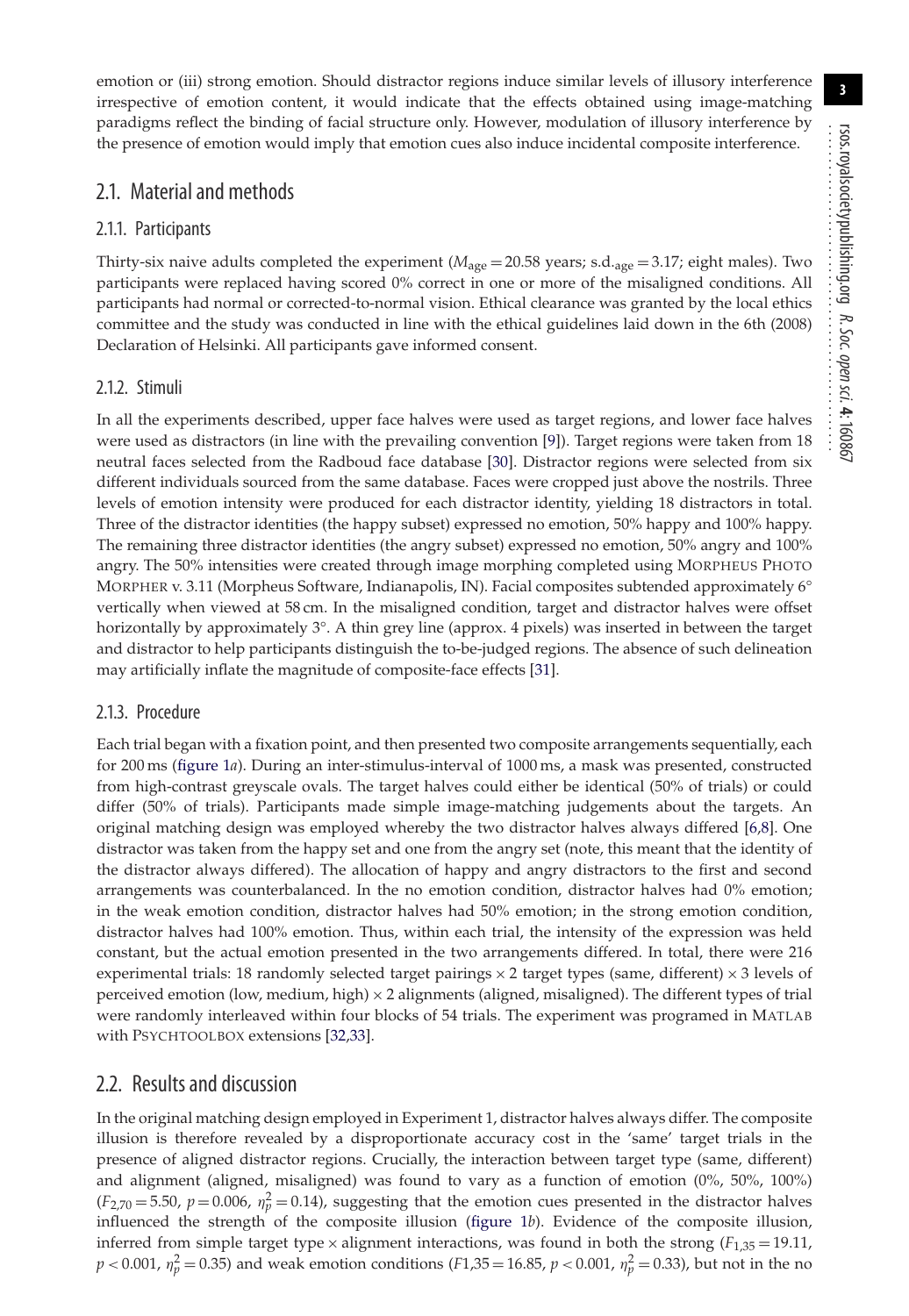

<span id="page-4-0"></span>**Figure 1.** (*a*) Sequentially presented composite faces were presented in which the distractor half either had 0% emotion, 50% emotion or 100% emotion. (*b*) Results from Experiment 1 in the low, moderate and high-emotion conditions. \*\*\* denotes*p* < 0.001, \*\* denotes  $p < 0.01$ , n.s., non-significant. Error bars denote  $\pm 1$  s.e.m.

emotion condition (*F*1,35 = 1.29,  $p = 0.26$ ,  $\eta_p^2 = 0.04$ ). Further analyses revealed that the overall target type × alignment × emotion interaction was driven by differences between the no emotion condition and both the weak ( $F_{1,35} = 7.49$ ,  $p = 0.01$ ,  $\eta_p^2 = 0.18$ ) and strong ( $F_{1,35} = 8.48$ ,  $p = 0.006$ ,  $\eta_p^2 = 0.20$ ) emotion conditions. The interactions in the weak and strong emotion conditions did not differ significantly  $(F_{1,35} = 0.33, p = 0.64, \eta_p^2 = 0.01).$ 

In the no emotion condition, Bonferroni corrected post hoc contrasts indicated no effect of alignment for either same ( $t_{35} = 0.92$ ,  $p = 0.36$ ) or different trials ( $t_{35} = 0.62$ ,  $p = 0.54$ ). However, accuracy was greater for same trials in both the aligned ( $t_{35} = 3.68$ ,  $p = 0.001$ ) and misaligned ( $t_{35} = 5.05$ ,  $p < 0.001$ ) conditions, suggesting an underlying response bias to respond 'same'. In the weak emotion condition, we found evidence for a composite effect: observers' accuracy on the same trials was lower when distractors were aligned, than when misaligned ( $t_{35} = 3.34$ ,  $p = 0.002$ ). This effect was reversed for the different trials  $(t_{35} = 3.14, p = 0.003)$ . In the strong emotion condition, a classic composite effect was found: once again, observers' accuracy on the same trials was lower when distractors were aligned, than when misaligned  $(t_{35} = 4.90, p < 0.001)$ , but this was not the case on different trials  $(t_{35} = 1.32, p = 0.20)$ .

These results highlight the striking influence that emotion cues exert on the strength of the composite illusion measured using image-matching paradigms. Previous reports have described how incongruous distractor emotion impairs emotion judgements made about target regions [\[5,](#page-12-2)[17,](#page-12-13)[18\]](#page-12-14). However, the present effects of distractor emotion may be thought of as 'incidental' insofar as emotion cues hinder image matching, not emotion labelling or categorization *per se*. Importantly, these results confirm that illusion-induced interference seen on image-matching composite procedures may result from the binding of face structure or the binding of facial expression.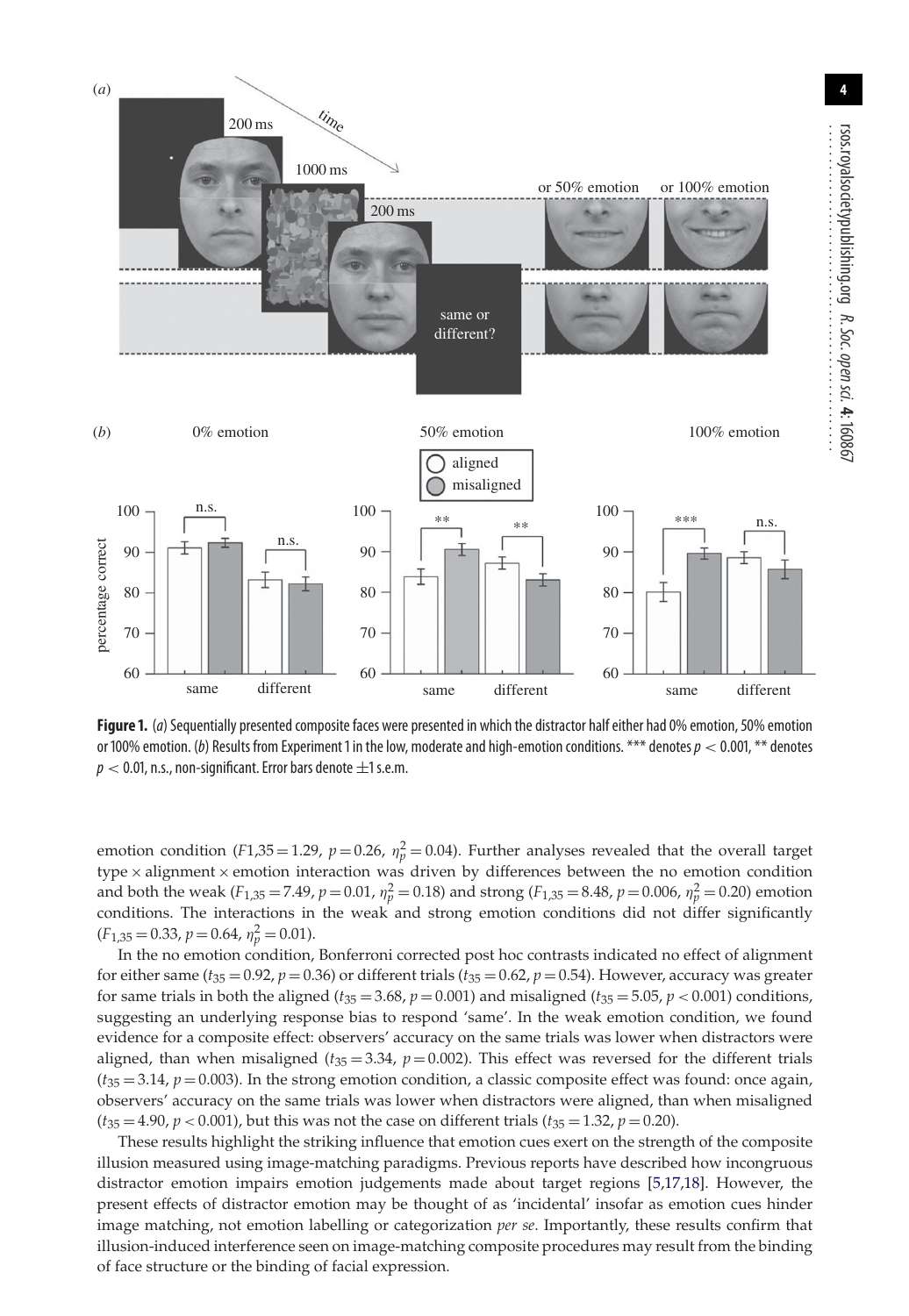Clear and comparable composite illusions were seen when distractor halves depicted strong and intermediate facial emotion. This suggests that the effect is not driven purely by physical dissimilarities in the distractor regions, as the physical differences between strong and intermediate emotion were the same as between intermediate and no emotion conditions. When the distractor halves contained no emotion, however, we found no evidence of a composite effect. We speculate that the lack of a composite effect in this condition may be a product of the procedure employed. Interleaving trials with strong illusory distortion (high emotion) and moderate illusory distortion (intermediate emotion) may have altered participants' decision criteria. While some subtle distortion may be seen in the no emotion condition, it may have been insufficient to elicit 'different' responses where participants have the reasonable expectation that 'same' and 'different' responses should be made with roughly equal frequency within a block.

# 3. Experiment 2

The results of Experiment 1 confirm that emotion cues present in distractor regions may induce incidental composite interference, impairing image-matching judgements made about target face regions. Moreover, it appears that relatively weak emotion cues present in the distractor regions are sufficient to induce target distortions. In our second experiment, we sought evidence that perceived emotion in ostensibly 'neutral' faces might modulate composite interference in a similar way. If perceived emotion modulates composite binding, distractor halves rich in perceived emotion should exert more illusory distortion on target halves. In Experiment 2, we therefore examined the relative ability of 50 distractor halves—all supposedly 'neutral'—to distort observers' perception of four target halves, to determine whether this variability is associated with the presence of perceived emotion. Traditional composite-face procedures collapse across multiple targets and distractors to derive a single estimate of observers' susceptibility to the illusion. To estimate the composite interference induced by individual distractors, we therefore employed a novel subjective-report paradigm.

## 3.1. Material and methods

## 3.1.1. Participants

The emotion rating task was completed by 30 naive adults ( $M_{\text{age}} = 30.8$  years; s.d.<sub>age</sub> = 8.0; nine males). A separate group of 46 nave adults ( $M_{\text{age}} = 46.3$  years; s.d.<sub>age</sub> = 9.1; 16 males) participated in the composite distortion task. All participants had normal or corrected-to-normal vision. Ethical clearance was granted by the local ethics committee and the study was conducted in line with the ethical guidelines laid down in the 6th (2008) Declaration of Helsinki. All participants gave informed consent.

## 3.1.2. Stimuli

The 50 distractor halves and four target halves were cropped from 54 male faces sourced from the Karolinska Directed Emotional Faces [\[34\]](#page-13-8) and the Radboud Faces Database [\[30\]](#page-13-4). Importantly, each actor depicted was posing a neutral expression (i.e. trying not to convey facial emotion). External facial features were occluded using an oval frame. Faces were cropped just above the nostrils. The distractor and target halves were presented in greyscale against a mid-grey background. Once again, a thin grey line (approx. 4 pixels) was inserted in between the target and distractor to help participants distinguish the to-bejudged region. Participants in the rating phase were required to rate each of the 50 distractors for the presence of five emotions (happiness, anger, fear, sadness and disgust)<sup>1</sup> on a 1–100 scale. Each rating trial presented a single distractor in isolation.

### 3.1.3. Procedure

Two identical target halves were presented on the left and right side of the display, separated by approximately 7° of visual angle when viewed at 58 cm. On each trial, the left-hand target was aligned with one of the 50 distractors to create a facial composite subtending approximately 6° vertically. The right-hand target was always presented in isolation. Having been told that the targets were physically identical, participants were required to report the strength of the distortion induced by the distractor

<sup>1</sup>Surprise was not included as an option in the rating task, as the status of surprise as a basic emotion has been questioned (e.g. [\[35\]](#page-13-9)). There is also some evidence that the perceptual representation of surprise behaves differently to that of other facial emotions; e.g. surprise expressions may not be perceived categorically [\[36\]](#page-13-10).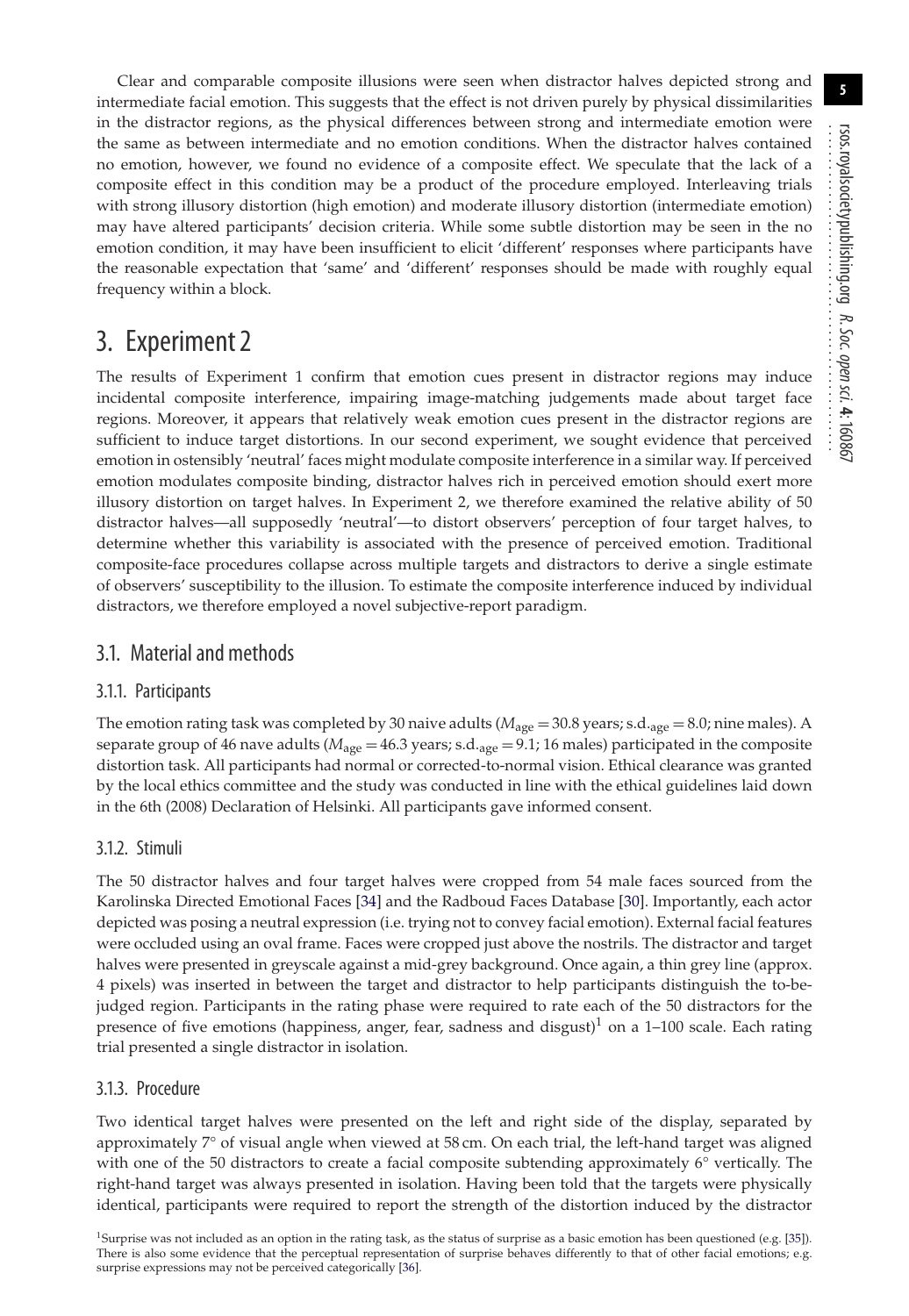**6**

distance from neutral (*a*)  $\sqrt{\frac{h_{\text{appiness}}^2 + (a_{\text{nger}})^2 + (f_{\text{ear}})^2 + (s_{\text{adness}})^2 + (d_{\text{isgust}})^2}}$ 



<span id="page-6-0"></span>**Figure 2.** (*a*) To produce a single estimate of the perceived emotion present in each distractor, we computed its Euclidean distance in emotion space from the point of absolute neutrality. (*b*) Examples of facial composites used Experiment 2 constructed with distractors rated high (top) and low (bottom) in perceived emotion. Observers were required to rate the extent to which the lower face half distorted their percept of the upper face half. (*c*) The correlation between the average magnitude of composite distortion and the average distance of each distractor half from true neutral.

using a slider (from no distortion to substantial distortion, on 1–50 scale). No time limit was imposed. Each distractor region was paired with four different eye regions, resulting in 200 subjective-report trials, completed in a randomized order. To help participants familiarize themselves with the nature and strength of the illusion, they viewed all 200 displays for 3 s each before starting the rating procedure. We hoped pre-exposure would improve participants' ability to describe the relative strength of the distortion on a given trial. The experiment was programed in MATLAB with PSYCHTOOLBOX extensions [\[32](#page-13-6)[,33\]](#page-13-7).

## 3.2. Results and discussion

The subjective reports of illusory distortion induced by the distractors, provided by each participant, were first averaged across the four target halves (to derive the average distortion reported by a given participant, for each distractor), then averaged across participants (to compute the average distortion reported by the sample, for each distractor). To produce a single measure of the perceived emotion present in each distractor, we calculated its Euclidean distance in emotion space<sup>2</sup> from the point of absolute neutrality [\(figure 2](#page-6-0)*a*). Smaller scores indicate that distractors were rated closer to neutral and therefore contained less perceived emotion. Despite being cropped from ostensibly emotion-neutral faces, there was considerable variability in the mean distances computed [\(figure 2](#page-6-0)*b*).

Simple correlation analysis [\(figure 2](#page-6-0)*c*) revealed a significant positive relationship ( $r = 0.38$ ,  $p = 0.006$ ) between the degree of perceived emotion  $(M = 24.73, s.d. = 8.77)$  and the composite distortion induced by the distractors  $(M = 16.86, s.d. = 3.60)$ . Consistent with the view that perceived emotion in supposedly neutral faces induces incidental composite effects, distractors rated as more emotional induced stronger illusory distortion. To our knowledge, this is the first attempt to understand stimulus-specific variation in composite interference.

The first two experiments employed complementary approaches to study the role of subtle emotion cues on the composite effect; artificially introducing an emotion signal using image morphing (Experiment 1), and using the natural variation present in the population of 'neutral faces' available in commonly used face databases (Experiment 2). Nevertheless, the results are convergent; relatively subtle emotion cues, either intended or unintended, can exert a striking influence on the strength of target distortions induced by the composite illusion.

# 4. Experiment 3

The results from Experiment 2 suggest a relationship between the emotion ratings awarded to ostensibly neutral distractors and the degree of composite distortion induced. However, describing one's subjective experience of an unfamiliar illusion is challenging [\[37\]](#page-13-11). In Experiment 3, we therefore sought to

2The use of Euclidean distances assumes orthogonal dimensionality. When judging whole-face expressions, ratings of anger and disgust are known to correlate. Some sign of this association was also seen in the half-face ratings collected in Experiment 2; however, the correlation was not strong  $(r = 0.32)$ .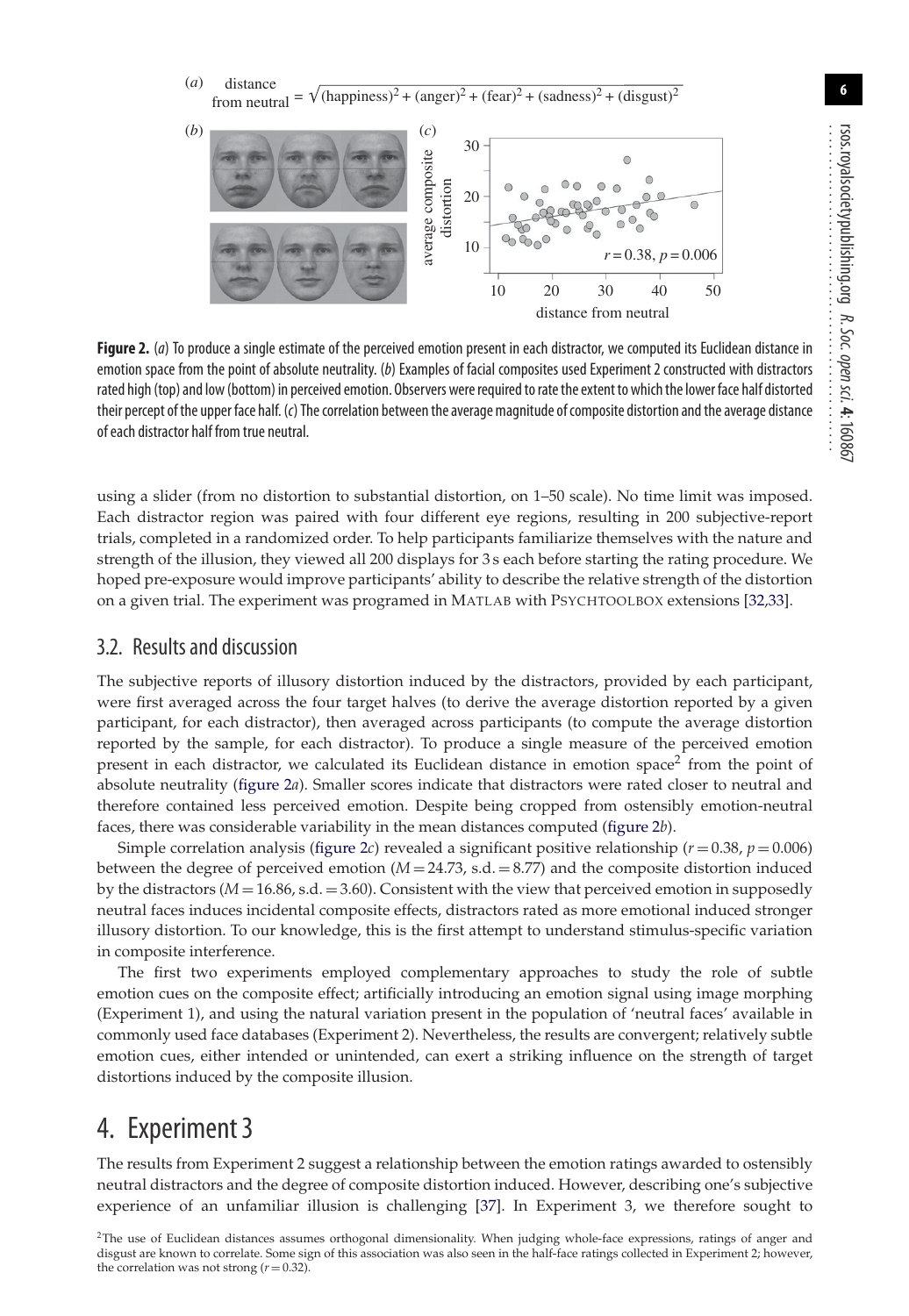determine whether variation in perceived emotion present in ostensibly neutral faces also modulates performance on a sequential matching composite procedure. In Experiment 1, we employed the original matching design, whereby the distractor regions always differ [\[8\]](#page-12-4). However, in Experiment 3, we employed a congruency procedure that also included trials where distractors were the same. Some authors have speculated that this design measures composite-face effects in a way that attenuates the influence of response bias [\[38\]](#page-13-12) (for a different view see [\[8\]](#page-12-4)). For the sake of clarity, we provide supplementary analyses of those trials where the distractors differ (the original design). We note, however, that these results suggest a similar conclusion to those obtained with the full congruency design. An inverted control condition was also employed to confirm that the effects of alignment are orientation sensitive [\[10\]](#page-12-6).

## 4.1. Material and methods

#### 4.1.1. Participants

Twenty naive adults ( $M_{\text{age}} = 27.2$ ; s.d.<sub>age</sub> = 4.7; five males) with normal or corrected-to-normal vision participated in Experiment 3. Ethical clearance was granted by the local ethics committee and the study was conducted in line with the ethical guidelines laid down in the 6th (2008) Declaration of Helsinki. All participants gave informed consent.

#### 4.1.2. Stimuli

Eighteen distractor halves were selected from the 50 used in Experiment 2. The nine judged closest to true neutral were selected for use in the low perceived emotion condition, and the nine judged furthest from true neutral were selected for use in the high perceived emotion condition. Once more, we note that all 18 were cropped from supposedly 'neutral' faces. Eighteen target halves were sourced from the Karolinska [\[34\]](#page-13-8) and Radboud databases [\[30\]](#page-13-4), including the four used in Experiment 2. Facial composites subtended approximately 6° vertically when viewed at 58 cm. A thin grey line (approx. 4 pixels) was inserted in between the target and distractor to guide participants' judgements.

#### 4.1.3. Procedure

On each trial, observers were asked to indicate whether the target halves of two sequentially presented composites were the same or different, in the presence of distractor halves that were either identical or different, and either high or low in perceived emotion. Two control manipulations were employed; an inverted condition, where both composites were presented upside-down, and a misaligned condition, where target and distractor halves were offset horizontally by approximately  $3^\circ$  [\(figure 3](#page-8-0)*a*). In total, there were 576 experimental trials: 18 target combinations  $\times$  2 target types (same, different) × 2 distractor types (same, different) × 2 levels of perceived emotion (high, low) × 2 orientations (upright, inverted)  $\times$  2 alignments (aligned, misaligned). All trial types were randomly interleaved. The experiment lasted 35 min and was separated into 10 blocks. The experiment was programed in MATLAB with PSYCHTOOLBOX extensions [\[32](#page-13-6)[,33\]](#page-13-7).

Presenting every possible target-distractor pairing in each of the different conditions would have necessitated a prohibitive number of experimental trials. While everyone judged the same 18 target combinations on the same trials (i.e. all 18 target halves), each participant judged a different set of 18 target combinations on the different trials. Distractor halves were assigned pseudo-randomly. Where different distractors were employed on a trial, they were chosen from the same emotion condition (half high perceived emotion; half low perceived emotion). For 50% of the same trials, the targets were paired with the same distractor (congruent-same trials); for the remaining same trials, targets were paired with different distractors (incongruent-same trials). For 50% of the different trials, targets were paired with the same distractor (incongruent-different trials); for the remaining different trials, targets were paired with different distractors (congruent-different trials).

### 4.2. Results and discussion

Target halves (*T<sub>same</sub>, T<sub>different</sub>*) and distractor halves ( $D_{\text{same}}$ ,  $D_{\text{different}}$ ) were combined in a complete factorial design, yielding four possible trial types [\(figure 3](#page-8-0)*b*): congruent-same (*T*same, *D*same), incongruent-same (*T*same, *D*different), congruent different (*T*different, *D*different), and incongruent-different (*T*different, *D*same). On congruent trials, composite effects are thought to aid observers' performance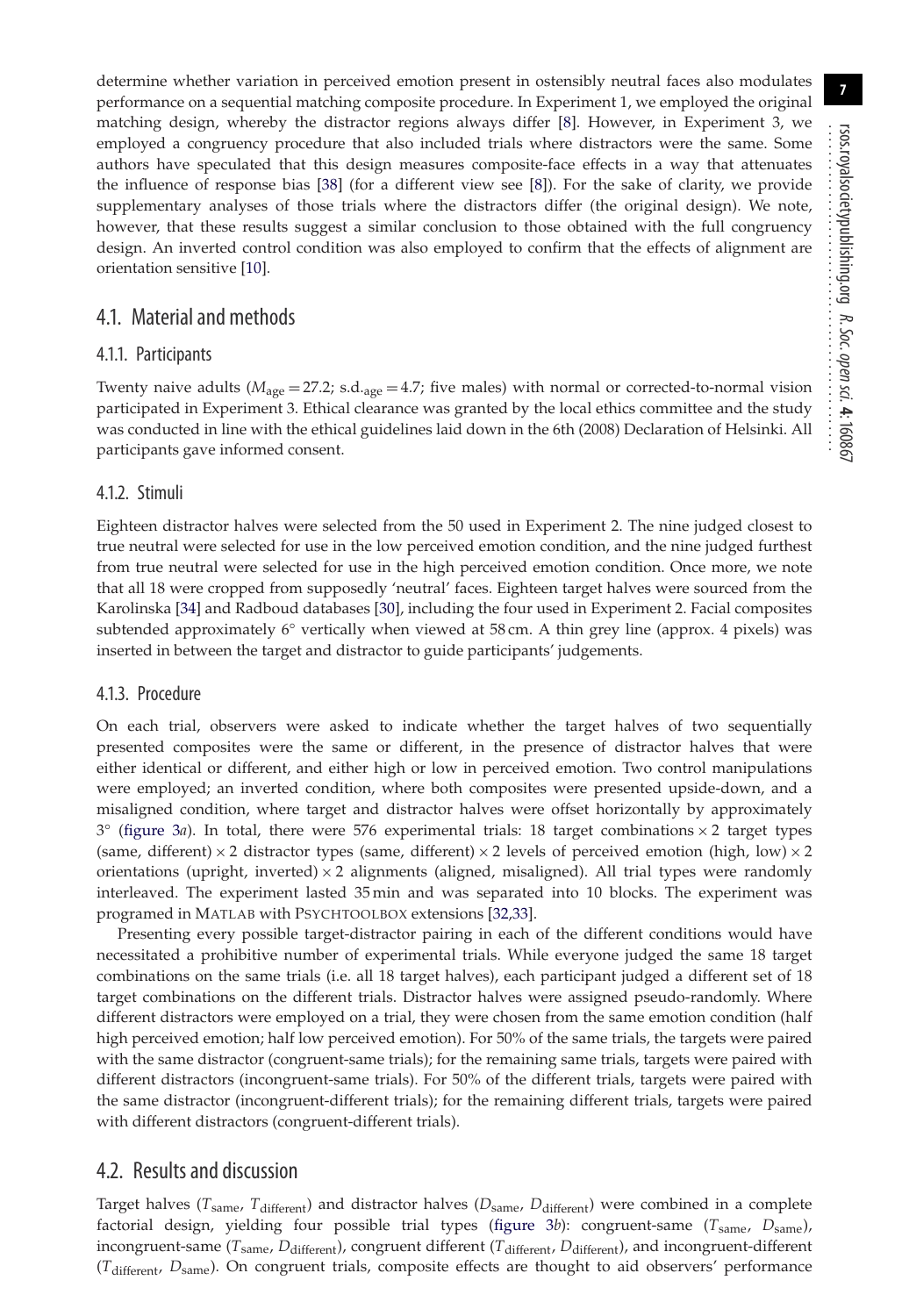

<span id="page-8-0"></span>**Figure 3.** (*a*) Illustration of each condition; upright aligned, upright misaligned, inverted aligned and inverted misaligned. Each trial began with a central fixation cross. The first target face was then presented for 500 ms, followed by a mask for 500 ms. The second face was visible until a response was registered. Observers responded 'same' or 'different' using the keyboard. Observers were instructed to make their judgement on the upper face half (i.e. the eye region) irrespective of composite orientation. (*b*) Trial types for the complete composite design used in Experiment 3.



<span id="page-8-1"></span>**Figure 4.** Results from Experiment 3 in the (*a*) high, and (*b*) low perceived emotion conditions. \*\*\* denotes  $p < 0.001$ , \*\* denotes  $p < 0.01$ ,  $*$  denotes  $p < 0.05$ , n.s., non-significant. Error bars denote  $\pm$  1 s.e.m.

(identical distractors facilitate 'same' decisions about identical targets; different distractors facilitate 'different' decisions about non-identical targets). On incongruent trials, composite effects are thought to impair observers' performance (identical distractors hinder 'different' decisions about non-identical targets; different distractors hinder 'same' decisions about identical targets). In this congruency design, composite effects are therefore indexed by a disproportionate effect of congruency (congruent, incongruent) when composites are upright and aligned, relative to inverted or misaligned conditions (e.g. [\[21](#page-12-20)[,39\]](#page-13-13)). For each cell in the design (emotion  $\times$  orientation  $\times$  alignment), we therefore estimated observers' discrimination sensitivity on congruent and incongruent trials through the calculation of *d'* statistics [\[40\]](#page-13-14).

**8**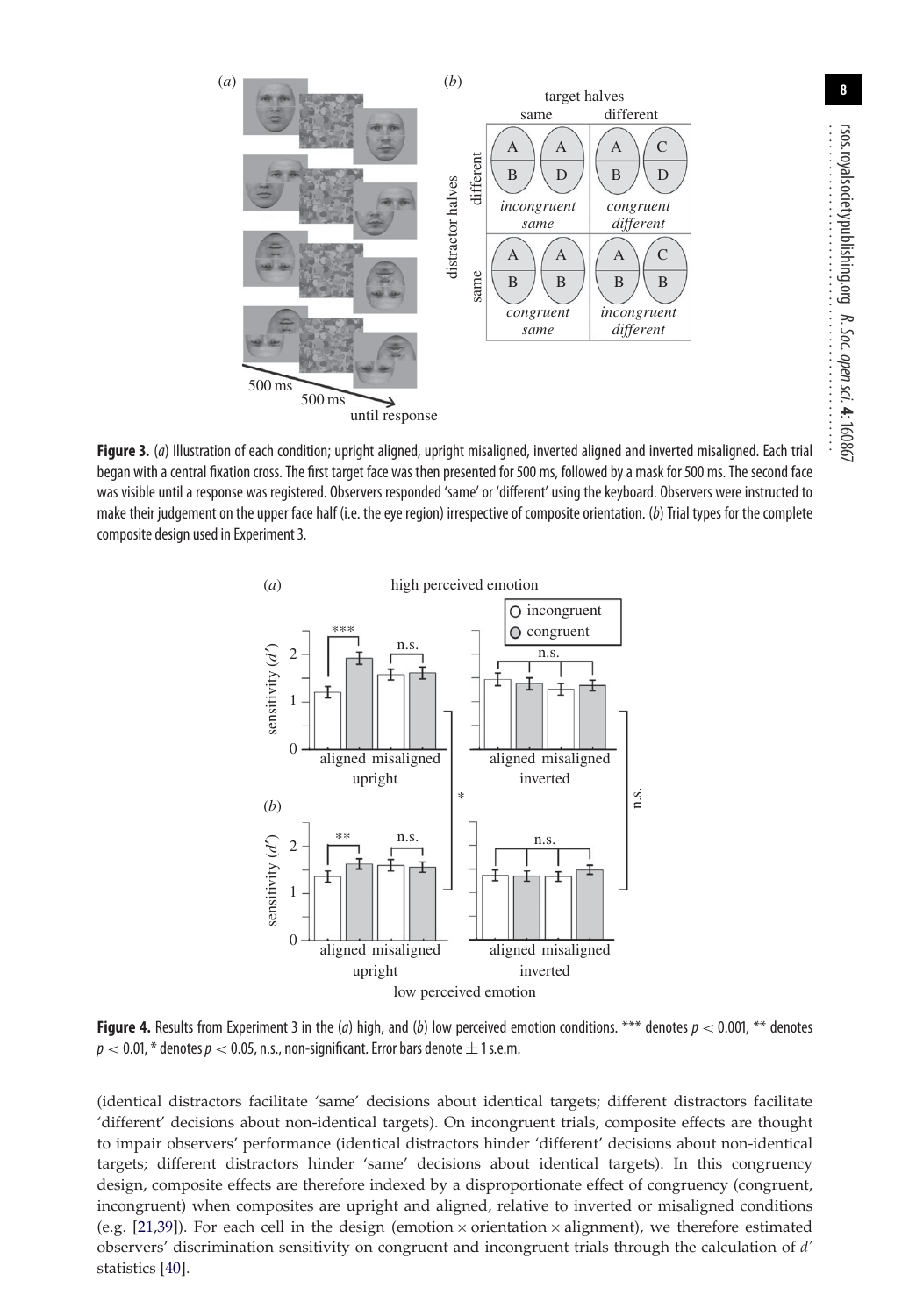**9**

<span id="page-9-0"></span>

| Table 1. Results of the ANOVAs performed on the high and low perceived emotion conditions in Experiment 3. (Values in bold indicate |
|-------------------------------------------------------------------------------------------------------------------------------------|
| significant values.)                                                                                                                |

|                                                    | high perceived emotion |                  |            | low perceived emotion |                  |            |
|----------------------------------------------------|------------------------|------------------|------------|-----------------------|------------------|------------|
|                                                    | F                      | $\boldsymbol{p}$ | $\eta_p^2$ | F                     | $\boldsymbol{p}$ | $\eta_p^2$ |
| congruency                                         | 2.51                   | 0.130            | 0.12       | 4.29                  | 0.052            | 0.18       |
| orientation                                        | 14.28                  | 0.001            | 0.43       | 10.69                 | 0.004            | 0.36       |
| alignment                                          | 0.09                   | 0.767            | 0.01       | 3.93                  | 0.062            | 0.17       |
| congruency $\times$ orientation                    | 12.86                  | 0.002            | 0.40       | 1.23                  | 0.282            | 0.06       |
| congruency $\times$ alignment                      | 5.80                   | 0.026            | 0.23       | 0.15                  | 0.710            | 0.01       |
| orientation $\times$ alignment                     | 0.078                  | 0.784            | 0.01       | 0.09                  | 0.770            | 0.01       |
| congruency $\times$ orientation $\times$ alignment | 22.23                  | < 0.001          | 0.54       | 4.53                  | 0.047            | 0.19       |
| upright                                            |                        |                  |            |                       |                  |            |
| congruency                                         | 9.45                   | 0.006            | 0.33       | 5.15                  | 0.035            | 0.21       |
| alignment                                          | 0.150                  | 0.703            | 0.01       | 2.51                  | 0.130            | 0.12       |
| congruency $\times$ alignment                      | 16.91                  | 0.001            | 0.47       | 2.12                  | 0.162            | 0.10       |
| inverted                                           |                        |                  |            |                       |                  |            |
| congruency                                         | 2.72                   | 0.120            | 0.13       | 0.63                  | 0.438            | 0.03       |
| alignment                                          | 0.004                  | 0.950            | 0.00       | 1.53                  | 0.230            | 0.07       |
| congruency $\times$ alignment                      | 2.07                   | 0.170            | 0.10       | 3.44                  | 0.079            | 0.15       |

Significant composite effects, indicated by characteristic congruency  $\times$  orientation  $\times$  alignment interactions, were seen in both the high ( $F_{1,19} = 22.23$ ,  $p < 0.001$ ,  $n_p^2 = 0.54$ ) and low ( $F_{1,19} = 4.53$ ,  $p = 0.047$ ,  $\eta_p^2$  = 0.19) perceived emotion conditions [\(table 1](#page-9-0) and [figure 4\)](#page-8-1). Critically, however, composite effects were larger when distractors contained high levels of perceived emotion ( $F_{1,19} = 4.56$ ,  $p = 0.046$ ,  $\eta_p^2 = 0.41$ ). This interaction with emotion was driven by sensitivity differences in the upright conditions, indicated by a significant emotion  $\times$  congruency  $\times$  alignment interaction ( $F_{1,19} = 6.25$ ,  $p = 0.02$ ,  $\eta_p^2 = 0.25$ ). When composites were upright and aligned there was also an emotion  $\times$  congruency interaction ( $F_{1,19} = 9.30$ ,  $p = 0.007$ ,  $\eta_p^2 = 0.33$ ). Importantly, none of the interactions with emotion reached significance when composites were inverted or misaligned (all *F*'s < 2.6; all *p*'s > 1.2). When the composites were presented upright and aligned, effects of congruency were observed in both the high ( $t_{19} = 6.0$ ,  $p < 0.001$ ) and low  $(t_{19} = 2.98, p = 0.008)$  perceived emotion conditions. Observers' sensitivity differed significantly for the high and low emotion distractors on the congruent trials  $(t_{19} = 3.08, p = 0.006)$ , but not on the incongruent trials,  $(t_{19} = 1.29, p = 0.21)$ .

# 5. General discussion

The findings from these complementary experiments indicate that subtle facial emotion cues exert a striking influence on the strength of the composite-face effect. In our first experiment, we found that composite interference grew stronger as the strength of the emotion signal present in the distractor increased. Critically, effects of distractor emotion were induced by relatively weak cues (only 50% of the full emotion intensity), and were incidental insofar as emotion cues hindered image matching, not emotion labelling or categorization *per se*. Next, we examined whether perceived emotion cues present in ostensibly neutral faces, are strong enough to modulate composite interference in a similar way. We found a correlation between the strength of perceived emotion cues (rated by one set of participants) and the strength of illusory distortion induced (assessed by different participants) in a set of 50 'neutral' distractors taken from commonly used face databases. In Experiment 3, we compared the composite effects induced by ostensibly neutral distractors rated high and low for perceived emotion, measured using a sequential matching task. We found significantly larger composite effects were induced by the emotion-rich distractors; strikingly, the characteristic interaction effect was more than twice as strong in the high perceived emotion condition.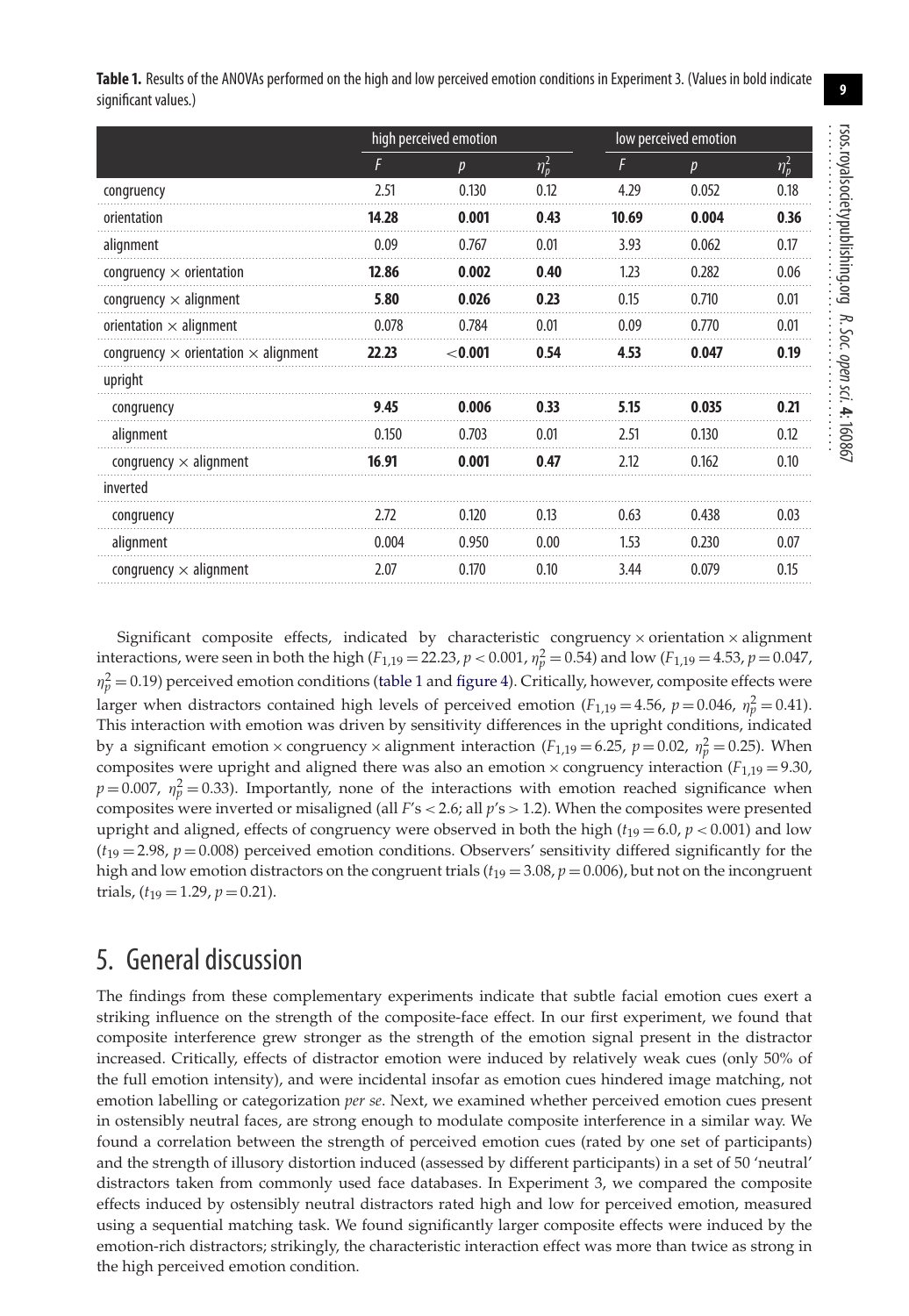Different learning traditions have converged on the principle that the degree of covariation between stimulus elements determines whether they will be grouped together [\[41](#page-13-15)[,42\]](#page-13-16). Crucially, facial emotions are known to comprise highly correlated feature changes [\[43\]](#page-13-17). Exposure to this covariation may therefore provide a strong basis for inter-feature perceptual prediction [\[44](#page-13-18)[,45\]](#page-13-19), and underlie the compelling composite distortion induced by facial emotion [\[5,](#page-12-2)[17](#page-12-13)[,18\]](#page-12-14). The identity [\[7\]](#page-12-3), age [\[14\]](#page-12-10) and gender [\[15\]](#page-12-11) composite effects may have a similar origin; for example, in our day-to-day environment, the presence of a male mouth reliably predicts the presence of male eyes. We speculate that the strength of illusory distortion induced by different composite arrangements may be determined by the strength of these cross-feature contingencies.3 Subtle expression cues may exert a strong influence on the compositeface effect because of the striking statistical regularities seen in facial expressions [\[43\]](#page-13-17). We note that composite effects have recently been reported with expressive body postures [\[46\]](#page-13-20), but not for neutral body shapes [\[47\]](#page-13-21). The highly coordinated nature of whole body actions may also underlie the composite effects seen in this domain.

The present results suggest that composite effects measured in sequential image-matching paradigms probably reflect illusory interference induced by both expression and structure cues. We are not in a position to determine whether these sources of distortion interact or combine additively. Insofar as facial structure and facial expression are largely independent sources of facial variation [\[48,](#page-13-22)[49\]](#page-13-23), perceptual predictions derived from structure and expression cues may also be relatively independent [\[5\]](#page-12-2). Nevertheless, illusory distortion induced by expression cues may hinder the matching of targets based on facial *identity*. Observers experience well documented difficulties encoding the facial structure of unfamiliar faces [\[50](#page-13-24)[–52\]](#page-13-25). For example, when asked to sort photographs of two unfamiliar individuals according to the identity of those depicted, observers perform poorly, frequently attributing the photographs to eight or more different individuals [\[53\]](#page-13-26). Deriving an expression-invariant description of unfamiliar faces poses a particular challenge; when viewing a single image, it is often impossible to determine whether a stranger is scowling or has narrow eyes. In light of the difficulties partitioning facial variance according to structure and expression, expression distortions may affect identity matching for unfamiliar faces.

Previous research has revealed that perceived emotion can exert a strong influence on the judgements we make about the character traits of others. For example, the detection of anger and happiness may be responsible for trait judgements of dominance and trustworthiness inferred spontaneously from supposedly neutral faces [\[26](#page-13-0)[,54\]](#page-13-27). Consistent with this view, observers who have difficulties interpreting facial emotion, make unusual trait judgements about neutral faces [\[55\]](#page-13-28). The current findings further illustrate the unexpected effects that unintended emotion cues may exert on the perception of 'emotionless' faces. Such cues may not only influence the judgement of character traits but may modulate the extent to which faces are processed holistically. Interestingly, the present findings suggest the possibility that highly trustworthy and highly dominant faces may tend to produce large composite effects, insofar as both may be rich in perceived emotion cues (see also [\[56\]](#page-13-29)).

We have argued that subtle emotion cues present in distractor regions exert a striking influence on the strength of composite-face effects, possibly because of the strength of the inter-feature contingencies present in manifest facial expressions. However, some readers might query whether emotion cues modulate composite effects via another route. If the presence of emotion cues made the distractor regions more salient, they may have impaired matching through generic distraction, rather than distortion induced by the composite-face illusion. Two of our findings speak against this alternative account. First, generic distraction effects should be relatively insensitive to the alignment manipulation. Crucially, however, we only saw effects of emotion when distractor regions were aligned; the presence of emotion had little effect when distractors were misaligned. Second, effects of emotion were seen when participants were asked to rate the strength of the illusory distortion without any time pressure (Experiment 2). Distraction effects might conceivably impair sequential matching ability where arrangements are presented very briefly. In Experiment 2, however, participants could take as long as they wished to compare the target aligned with the distractor, and the target presented in isolation.

A further possibility that warrants discussion is the suggestion that the increased strength of the composite illusion was not attributable to facial emotion *per se*. Instead, some distractor regions with unusual or distinctive facial structure were perhaps more likely to be perceived as emotional; for

 $3$ Upper face halves are commonly used as distractor regions in composite paradigms insofar as mouth-to-eye interference is typically far stronger than eye-to-mouth interference. Interestingly, this asymmetry potentially accords with a feature covariation account. Predictions made about the eye region based on the state of the mouth region may be more reliable than the predictions made about the mouth region based on the state of the eye region. By way of comparison, when English readers encounter the letter 'Q' in a sentence, there is a strong likelihood that the next letter will be 'U'. Conversely, when the letter 'U' is encountered, it is less likely that the preceding letter will be 'Q'.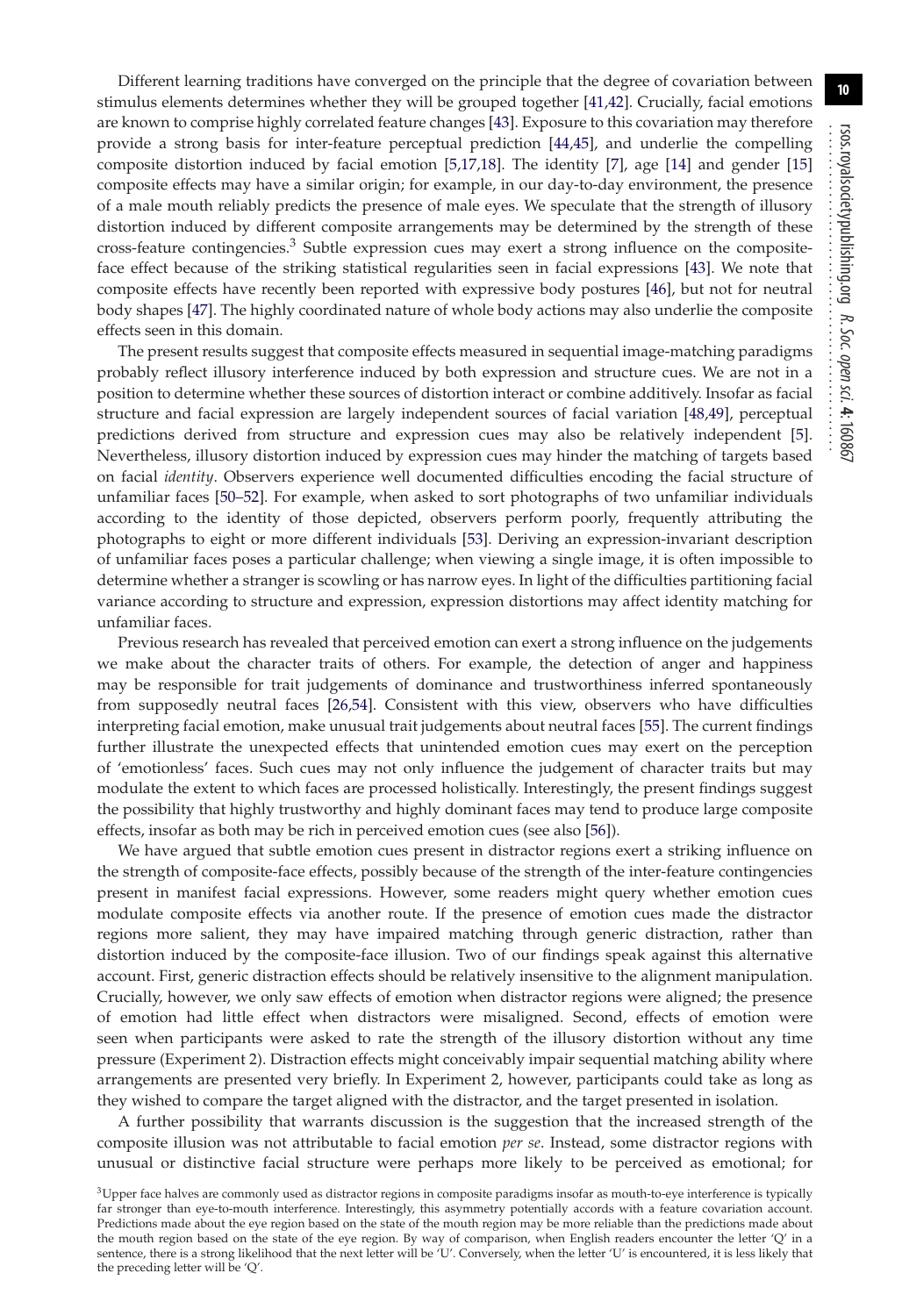

<span id="page-11-0"></span>Figure 5. Examples of facial composites taken from a popular stimulus set developed by Le Grand and co-workers [\[20\]](#page-12-21). This set has been widely used to investigate holistic processing in typical and atypical populations [\[17,](#page-12-13)[22,](#page-12-17)[63–](#page-13-30)[66\]](#page-13-31). While composites are constructed with ostensibly neutral faces, subtle emotion cues are present in many of the arrangements. These unintended emotion cues, together with the absence of a gap between the target and distractor regions [\[31\]](#page-13-5), may contribute to the large effect sizes seen with this set.

example, ambiguous face shapes may be more receptive to a high-emotion perceptual interpretation. Thus, apparent modulation by facial emotion may have been driven by underlying facial structure variation. Again, however, features of our data speak against this view. First, in Experiment 1 we found that increasing the strength of the emotion signal present on the same facial identities can increase the strength of the composite illusion. In this situation, there is little possibility that perceived emotion is confounded with facial structure. This finding confirms that effects of emotion can be seen independently of facial structure. Second, it is evident from Experiment 2 that perceived emotion cues are present in a great many 'neutral' distractor regions sourced from popular face databases. It seems unlikely that all of these faces are unusual or distinctive. Rather, it appears that posing expressions which are truly emotion neutral may be a formidable challenge for actors of all face shapes.

The present results have important implications for researchers using the composite-face paradigm to investigate holistic processing in typical and atypical populations. Previous studies comparing individuals' susceptibility to the composite illusion and other markers of holistic processing, notably the part-whole effect [\[57\]](#page-13-32), have yielded inconsistent findings [\[58](#page-13-33)[–60\]](#page-13-34). The relationship between observers' susceptibility to the composite-face effect and their face recognition ability also remains uncertain [\[22](#page-12-17)[,58–](#page-13-33)[62\]](#page-13-35). These mixed results have cast doubt on the functional significance of holistic face processing as measured by the composite paradigm [\[9\]](#page-12-5). Crucially, however, many widely used stimulus sets contain composites rich in facial emotion [\(figure 5\)](#page-11-0). While these sets may yield strong replicable composite effects, individual differences may be less likely to correlate with susceptibility to the part-whole effect and measures of face recognition ability. Instead, the present results raise the possibility that individual differences in illusion susceptibility may sometimes correlate with measures of *expression* recognition.

The present results also have implications for the study of holistic face processing in atypical populations. For example, some authors have found that observers with autism spectrum disorder (ASD) exhibit broadly typical composite-face effects [\[63\]](#page-13-30), whereas other findings indicate abnormal processing of facial composites [\[67\]](#page-13-36). Importantly, however, there is considerable heterogeneity within the ASD population in terms of expression recognition [\[68](#page-13-37)[,69\]](#page-13-38). This variability may help explain the inconsistent performance of ASD samples on composite-face tasks. Similarly, cases of developmental prosopagnosia (DP) have been described who exhibit typical composite effects despite severe face recognition difficulties [\[64,](#page-13-39)[70\]](#page-13-40). However: (i) it is known that many DPs exhibit good expression recognition [\[71,](#page-13-41)[72\]](#page-13-42), and (ii) the composite stimuli used in these studies include salient emotion cues.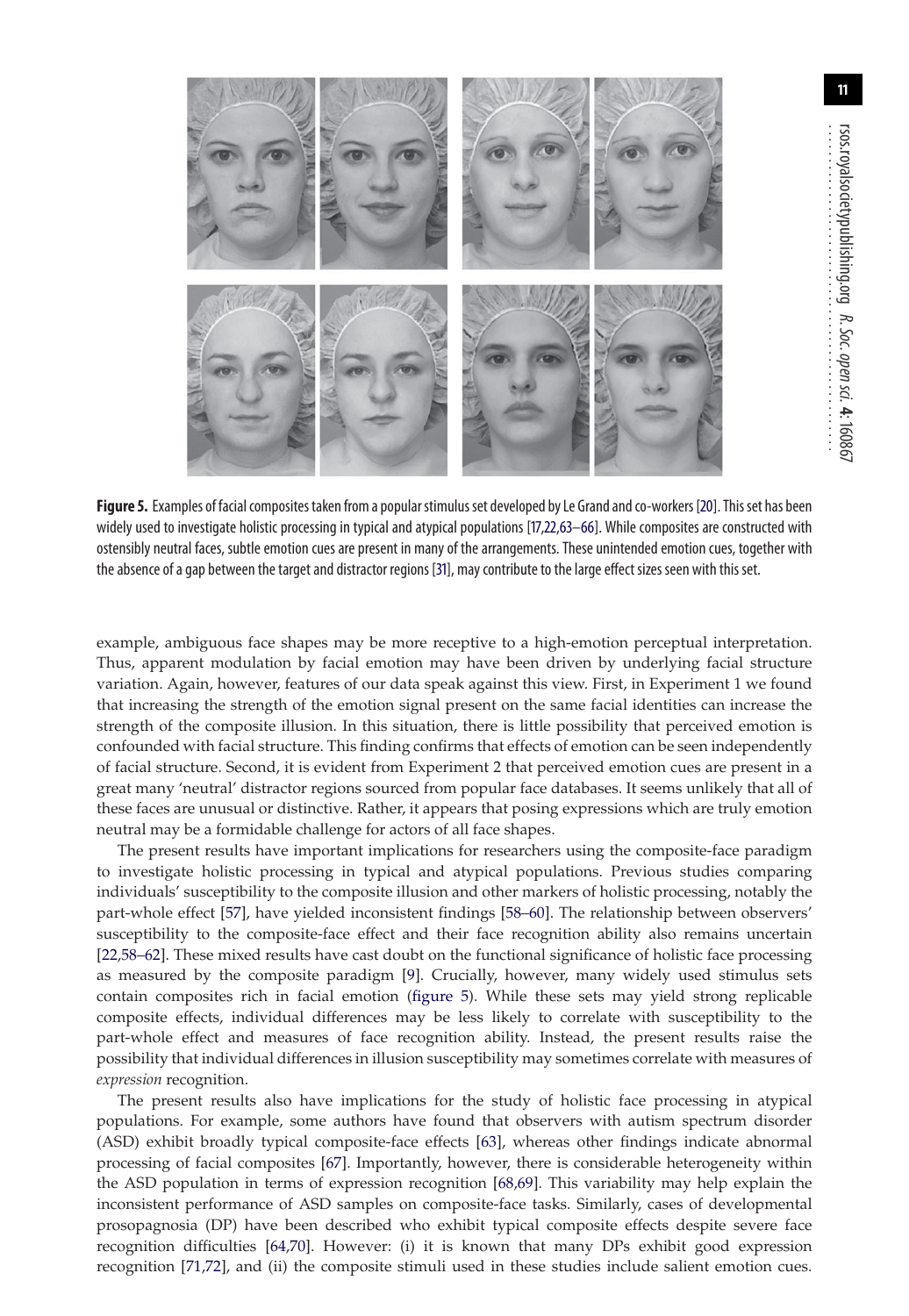**12**

Finally, several authors have sought to investigate the origin and specificity of the composite effect by comparing the strength of illusory interference induced by faces and other types of object [\[73\]](#page-13-43). However, the strength of the *face* composite effect will probably depend on the degree of perceived emotion present in the arrangement. When contrasting the size of composite effects induced by the binding of face shape with those seen for rigid non-face objects-of-expertise, such as 'Greebles' [\[74\]](#page-13-44), authors should seek to exclude perceived emotion cues from their face arrangements; i.e. to ensure binding is based solely on the covariation of structure cues in the stimulus classes compared. We speculate that animating to-be-learned items with coordinated patterns of global change—mirroring the correlated dynamics of whole body actions and facial expressions—may increase the strength of composite interference seen with non-face objects-of-expertise.

The results from the three experiments described indicate that perceived emotion cues modulate the strength of the composite-face effect when stimulus arrangements are constructed from supposedly 'neutral' faces. These results have important implications for research addressing holistic processing in typical and atypical populations. Understanding the contribution of perceived emotion to inter-stimulus variability may help reveal the relationship between composite interference, other markers of holistic face processing, and face recognition ability.

Ethics. Each study was granted ethical clearance by the local ethics committee (University of Reading, for Experiments 1 and 3; City, University London, for Experiment 2) and were conducted in line with the ethical guidelines laid down in the 6th (2008) Declaration of Helsinki. All participants gave informed consent.

Data accessibility. The dataset supporting this article are available as the electronic supplementary material.

Authors' contributions. K.L.H.G. and R.C. conceived and designed the studies. J.M., J.E.M. and K.L.H.G. collected the data. K.L.H.G., J.M., J.E.M. and R.C. conducted the statistical analyses, and K.L.H.G. and R.C. drafted the manuscript. All authors gave final approval for publication.

Competing interests. We have no competing interests.

Funding. K.L.H.G. was supported by an Experimental Psychology Society award. J.M. is supported by a doctoral studentship funded by the Economic and Social Research Council (ESRC).

Acknowledgements. We thank Esther Franke and Raul Ungureanu for assistance with data collection.

# References

- <span id="page-12-0"></span>1. Farah MJ, Wilson KD, Drain M, Tanaka JN. 1998 What is 'special' about face perception?*Psychol. Rev.***105**, 482–498. [\(doi:10.1037/0033-295X.105.](http://dx.doi.org/10.1037/0033-295X.105.3.482) [3.482\)](http://dx.doi.org/10.1037/0033-295X.105.3.482)
- 2. Maurer D, Le Grand R, Mondloch CJ. 2002 The many faces of configural processing.*Trends Cogn. Sci.* **6**, 255–260. [\(doi:10.1016/S1364-6613\(02\)01903-4\)](http://dx.doi.org/10.1016/S1364-6613(02)01903-4)
- 3. Piepers DW, Robbins RA. 2013 A review and clarification of the terms 'holistic', 'configural', and 'relational' in the face perception literature.*Front. Psychol.***3**, 1–11.
- <span id="page-12-1"></span>4. McKone E, Yovel G. 2009 Why does picture-plane inversion sometimes dissociate the perception of features and spacing in faces, and sometimes not? Toward a new theory of holistic processing.*Psychon. Bull. Rev.***16**, 778–797. [\(doi:10.3758/PBR.16.5.778\)](http://dx.doi.org/10.3758/PBR.16.5.778)
- <span id="page-12-2"></span>5. Calder AJ, Young AW, Keane J, Dean M. 2000 Configural information in facial expression perception. *J. Exp. Psychol. Hum. Percept. Perform.* **26**, 527–551. [\(doi:10.1037/0096-1523.26.2.527\)](http://dx.doi.org/10.1037/0096-1523.26.2.527)
- <span id="page-12-15"></span>6. Hole G. 1994 Configurational factors in the perception of unfamiliar faces.*Perception***23**, 65–74. [\(doi:10.1068/p230065\)](http://dx.doi.org/10.1068/p230065)
- <span id="page-12-3"></span>7. Young AW, Hellawell D, Hay DC. 1987 Configurational information in face perception. *Perception***16**, 747–759. [\(doi:10.1068/p160747\)](http://dx.doi.org/10.1068/p160747)
- <span id="page-12-4"></span>8. Rossion B. 2013 The composite face illusion: a whole window into our understanding of holistic face perception. *Vis. Cogn.***21**, 139–253. [\(doi:10.1080/](http://dx.doi.org/10.1080/13506285.2013.772929) [13506285.2013.772929\)](http://dx.doi.org/10.1080/13506285.2013.772929)
- <span id="page-12-5"></span>9. Murphy J, Gray KLH, Cook R. 2016 The composite face illusion.*Psychon. Bull. Rev*. [\(doi:10.3758/s13423-](http://dx.doi.org/10.3758/s13423-016-1131-5) [016-1131-5\)](http://dx.doi.org/10.3758/s13423-016-1131-5)
- <span id="page-12-6"></span>10. McKone E*et al.*2013 Importance of the inverted control in measuring holistic face processing with the composite effect and part-whole effect.*Front. Psychol.* **4**, 1–21. [\(doi:10.3389/fpsyg.2013.00033\)](http://dx.doi.org/10.3389/fpsyg.2013.00033)
- <span id="page-12-7"></span>11. Susilo T, Rezlescu C, Duchaine B. 2013 The composite effect for inverted faces is reliable at large sample sizes and requires the basic face configuration. *J. Vis.***13**, 1–9.
- <span id="page-12-8"></span>12. Bruce V, Young AW. 1986 Understanding face recognition. *Br. J. Psychol.***77**, 305–327. [\(doi:10.1111/](http://dx.doi.org/10.1111/j.2044-8295.1986.tb02199.x) [j.2044-8295.1986.tb02199.x\)](http://dx.doi.org/10.1111/j.2044-8295.1986.tb02199.x)
- <span id="page-12-9"></span>13. Haxby JV, Hoffman EA, Gobbini MI. 2000 The distributed human neural system for face perception.*Trends Cogn. Sci.* **4**, 223–233. [\(doi:10.1016/S1364-6613\(00\)01482-0\)](http://dx.doi.org/10.1016/S1364-6613(00)01482-0)
- <span id="page-12-10"></span>14. Hole G, George P. 2011 Evidence for holistic processing of facial age. *Vis. Cogn.***19**, 585–615. [\(doi:10.1080/13506285.2011.562076\)](http://dx.doi.org/10.1080/13506285.2011.562076)
- <span id="page-12-11"></span>15. Baudouin JY, Humphreys GW. 2006 Configural information in gender categorisation.*Perception***35**, 531–540. [\(doi:10.1068/p3403\)](http://dx.doi.org/10.1068/p3403)
- <span id="page-12-12"></span>16. Abbas ZA, Duchaine B. 2008 The role of holistic processing in judgments of facial attractiveness. *Perception***37**, 1187–1196. [\(doi:10.1068/p5984\)](http://dx.doi.org/10.1068/p5984)
- <span id="page-12-13"></span>17. Palermo R, Willis ML, Rivolta D, McKone E, Wilson CE, Calder AJ. 2011 Impaired holistic coding of facial expression and facial identity in congenital

prosopagnosia. *Neuropsychologia* **49**, 1226–1235. [\(doi:10.1016/j.neuropsychologia.2011.02.021\)](http://dx.doi.org/10.1016/j.neuropsychologia.2011.02.021)

- <span id="page-12-14"></span>18. Tanaka JW, Kaiser MD, Butler S, Le Grand R. 2012 Mixed emotions: holistic and analytic perception of facial expressions.*Cogn. Emot.***26**, 961–977. [\(doi:10.1080/02699931.2011.630933\)](http://dx.doi.org/10.1080/02699931.2011.630933)
- <span id="page-12-16"></span>19. Goffaux V, Rossion B. 2006 Faces are 'spatial'–holistic face perception is supported by low spatial frequencies. *J. Exp. Psychol. Hum. Percept. Perform.***32**, 1023–1039. [\(doi:10.1037/0096-](http://dx.doi.org/10.1037/0096-1523.32.4.1023) [1523.32.4.1023\)](http://dx.doi.org/10.1037/0096-1523.32.4.1023)
- <span id="page-12-21"></span>20. Le Grand R, Mondloch CJ, Maurer D, Brent HP. 2004 Impairment in holistic face processing following early visual deprivation.*Psychol. Sci.* **15**, 762–768. [\(doi:10.1111/j.0956-7976.2004.](http://dx.doi.org/10.1111/j.0956-7976.2004.00753.x) [00753.x\)](http://dx.doi.org/10.1111/j.0956-7976.2004.00753.x)
- <span id="page-12-20"></span>21. Richler JJ, Cheung OS, Gauthier I. 2011 Holistic processing predicts face recognition.*Psychol. Sci.***22**, 464–471. [\(doi:10.1177/095679761140](http://dx.doi.org/10.1177/0956797611401753) [1753\)](http://dx.doi.org/10.1177/0956797611401753)
- <span id="page-12-17"></span>22. Konar Y, Bennett PJ, Sekuler AB. 2010 Holistic processing is not correlated with face-identification accuracy.*Psychol. Sci.***21**, 38–43. [\(doi:10.1177/0956797609356508\)](http://dx.doi.org/10.1177/0956797609356508)
- <span id="page-12-18"></span>23. Lee E, Kang JI, Park IH, Kim JJ, An SK. 2008 Is a neutral face really evaluated as being emotionally neutral?*Psychiatry Res.***157**, 77–85. [\(doi:10.1016/](http://dx.doi.org/10.1016/j.psychres.2007.02.005) [j.psychres.2007.02.005\)](http://dx.doi.org/10.1016/j.psychres.2007.02.005)
- <span id="page-12-19"></span>24. Oosterhof NN, Todorov A. 2009 Shared perceptual basis of emotional expressions and trustworthiness